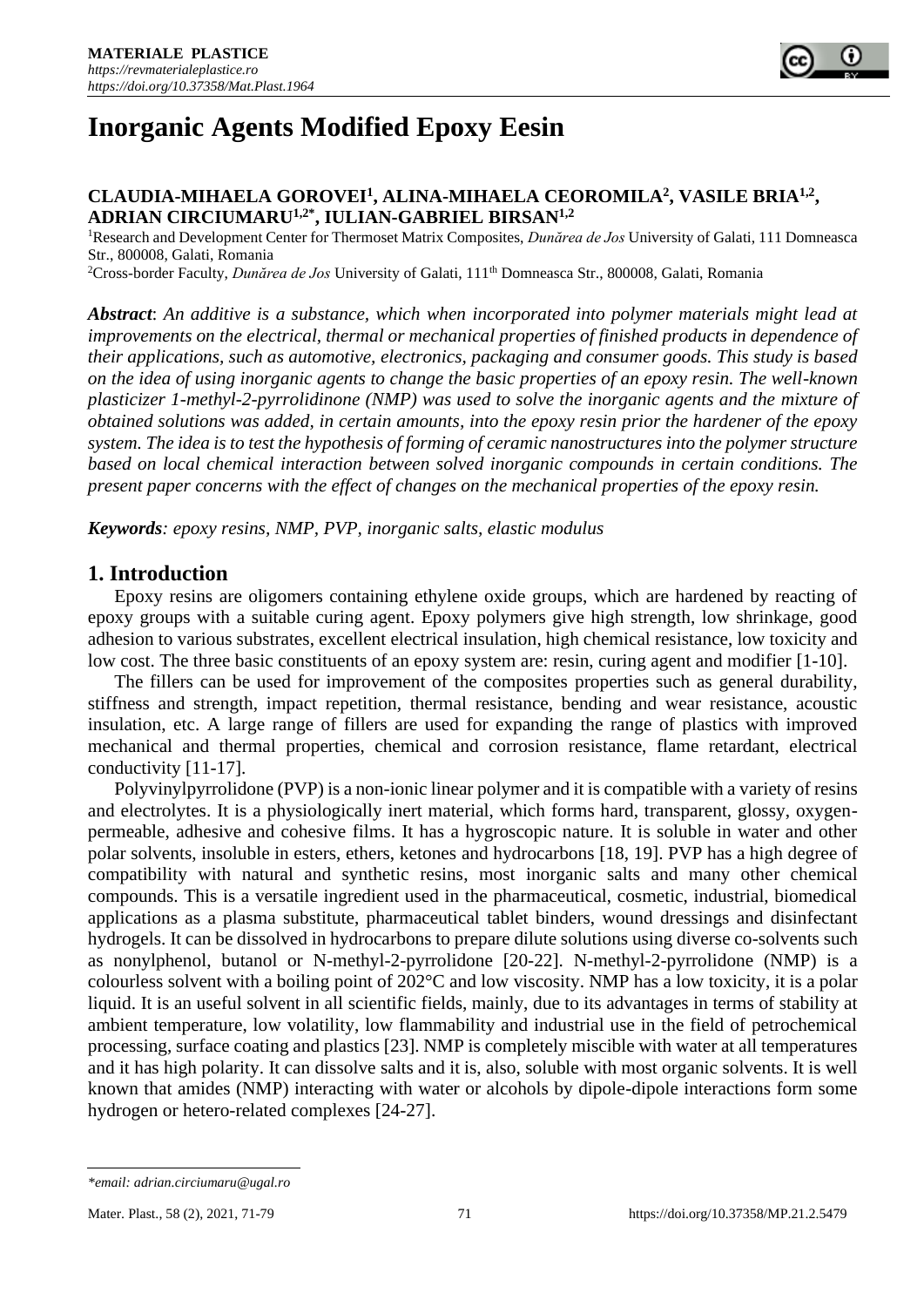The applications of NMP solvent include petrochemical processes (acetylene, butadiene, lubricating oil), the synthesis of the polymers (polyethersulfones, polyimides, polyaramids), solvent for resins, paints, adhesives, cleaning agents and the obtaining of lithium-ion batteries and graphene [28].

S. E. Jasim et al. [29] obtained YBCO superconducting nanoparticles supplemented with polyvinylpyrrolidone (PVP) by electrochemical electrospinning method. After treatment and thermal testing, they have obtained a typical diameter of nanoparticles between 20 and 50 nm. The surface of the YBCO nanoparticle was not affected by calcination. Lu et al. [30] achieved PVP/Ag2S nanoparticles using silver nitrate (AgNO3), ethanol and polyvinylpyrrolidone. The researchers observed by Fourier-transform infrared spectroscopy (FTIR) that PVP powders play an important role in the dispersion of Ag2S nanoparticles.

V. Rodaev et al. [31] used the electrospinning method to obtain composite fibres. It was used  $ZrOC<sub>12</sub>$ , Al( $NO<sub>3</sub>$ )<sub>3</sub>,  $ZrO<sub>2</sub>$ , Al<sub>2</sub> $O<sub>3</sub>$  and PVP powders. They found that the fibre thickness was diminished after thermal treatment by filament shrinkage, which led to the thermal decomposition of the oxides and polyvinylpyrrolidone. Guo-Xun Sun et al. [32] achieved zirconium-based nanofibres by using of Y(NO3)3, (CH3O7Zr2), (CH3COOH) and PVP powders. Due to TG-DTA curves it was observed that from 240°C to 450°C, weight loss of composite fibers was approximately 19% following the decomposition and carbonization of PVP and acetic acid.

The present investigation assumes that it is possible to obtain ceramic nano-structures inside a polymer volume based of a mechanism similar to citric gels method. That is why the used inorganic agents were Cu(NO<sub>3</sub>)<sub>2</sub>, Y(NO<sub>3</sub>)<sub>3</sub> and Ba (NO<sub>3</sub>)<sub>2</sub>, on one hand and Ag(NO<sub>3</sub>), ZrO(NO<sub>3</sub>)<sub>2</sub>, Ba (NO<sub>3</sub>)<sub>2</sub> on another hand.

It is well-known the fact that concept of nano-structuration of polymers means basically to add some nano-dimensional particles into the polymer volume aiming to determine some changes in polymer behaviour. The present study is about an investigation on obtaining ceramic nano-structures directly into the epoxy resin volume considering the resin as a gel (such as in citrate gel method). At the Research and Development Centre for Thermoset Matrix Composites (CCDCOMT) there were purposed other studies regarding the electrical conductivity of epoxy resins and ways in which this could be changed by using various inorganic agents (sodium dichromate, potassium dichromate) and the results were encouraging. This new approach, based on CCDCOMT knowledge, was determined by the existence of YBCO – a well-known material with special electrical properties and aimed to test the hypothesis of obtaining the nano-dimensional compounds by ensuring locally developed chemical reactions between precursors (inorganic salts).

The success of such an approach might be attractive for researchers and engineers because it would allow energy savings (avoiding the prior nano-dimensional structures preparation), and also it would lead to a uniform dispersion of nano-structures inside the polymer (avoiding the often reported aggregation of nano-dimensional particles when they are placed into the liquid phase). The formed materials could be used in designing multifunctional materials or, due to their special properties, as valuable materials in optoelectronics.

## **2. Materials and methods**

The epoxy system RE4020 - DE4020 was used to form the polymer based materials modified with  $Cu(NO<sub>3</sub>)<sub>2</sub>$ , Y(NO<sub>3</sub>)<sub>3</sub>, Ag(NO<sub>3</sub>), ZrO(NO<sub>3</sub>)<sub>2</sub>, Ba (NO<sub>3</sub>)<sub>2</sub> all of them provided by Sigma-Aldrich, Polyvinylpyrrolidone (PVP) and 1-methyl-2-pyrrolidinone (NMP) (also from Sigma-Aldrich). Polypropylene tubes with 8 mm diameter and 220 mm length were used as moulds. The reference sample was made of EPIPHEN epoxy-type system RE4020 (resin) - DE4020 (hardener) with 100:30 ratio, mixed mechanically until the materials were homogenized. The gelation time was approximately 45 min.

For the modified samples firstly the inorganic salts, calculated on a stoichiometric basis, were separately solved into 50 mL of NMP as described in Table 1 and the 5g of PVP were added to stabilize each solution. The solutions were prepared on magnetic stirrers at 250rot/min and 70°C during a period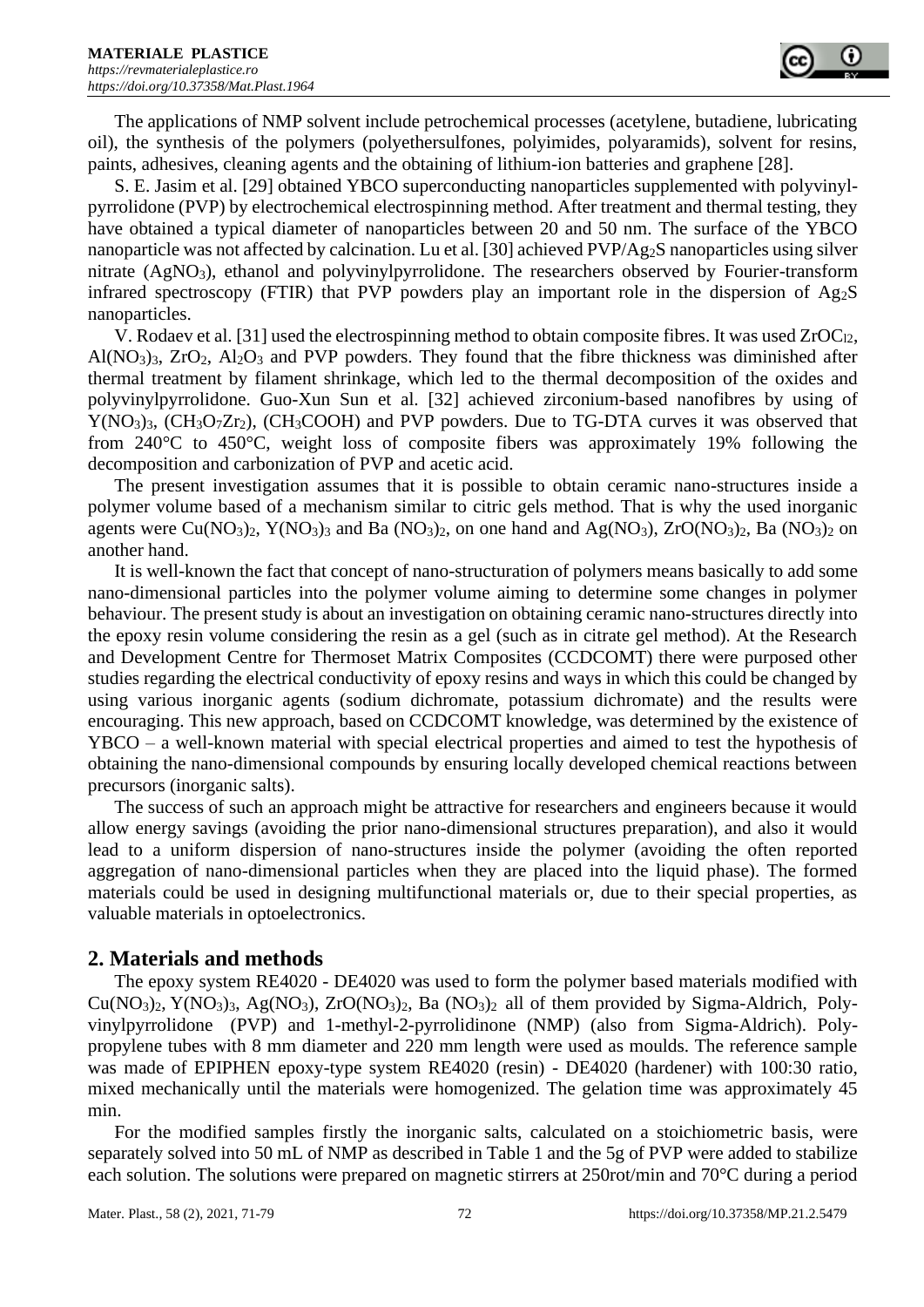of 10 days. It is known the fact that the properties of a composite are dependent on matrix properties, reinforcement or filler or modifying agent properties but also on the forming technique. This is the reason for the final materials were prepared on two ways. First one was to add equal amounts of solutions of inorganic salts into the required quantity of resin and the second by adding the same quantity of each solution but each one in one third of the required quantity of resin. The obtained mixtures were stirred, on the same conditions, for 24 h. The three partial mixtures were joined and the stirring was continued for another 24 h for both types of samples. Table 2 and Table 3 show the amounts of components used to get the modified materials.

| THEIR TO THIS CHILD AND THE COMMON SOLUTING AND TO THE LOT THIS LOTING. |                                    |                                  |                      |                                   |                                   |    |  |  |
|-------------------------------------------------------------------------|------------------------------------|----------------------------------|----------------------|-----------------------------------|-----------------------------------|----|--|--|
| NMP                                                                     | Cu (NO <sub>3</sub> ) <sub>2</sub> | Y(NO <sub>3</sub> ) <sub>3</sub> | Ag(NO <sub>3</sub> ) | Zr(NO <sub>3</sub> ) <sub>4</sub> | Ba(NO <sub>3</sub> ) <sub>2</sub> | VP |  |  |
| 50ml                                                                    | 30mmol                             | 10mmol                           |                      | -                                 | 20mmol                            | эg |  |  |
| 50ml                                                                    |                                    | $\overline{\phantom{0}}$         | 30mmol               | 20mmol                            | 20mmol                            | эg |  |  |

**Table 1.** Amounts of additives and solvent used to form polymer blends

For each of the two combinations of inorganic salts two concentrations were used to obtain the prepolymer mixtures. After the adding of necessary amount of epoxy hardener the blends were mixed for 5 min and then the mixture was poured into the moulds as described above.

The materials were tested from mechanical point of view by means of traction loading using an *Instron* machine with custom made grips for cylindrical samples. The machine software application returns (by request) some parameters of interest at critical moments of samples evolution namely at elasticity limit, at maxim loading and at break.

In order to investigate the validity of enounced hypothesis (the one of nanostructures forming) SEM analysis was done and we present the results of this analysis. However, the SEM analysis is a limited one since it is performed on some delimited areas in the fracture zone (the SEM analysis was done inside a fracture surface that had been obtained after the sample cooling in liquid nitrogen). As references for the mechanical properties we used two materials, denoted as R1 and R2, what formation was presented before in [32] were they are denoted as M1 and M2.

## **3.Results and discussions**

Since the composites properties are strongly dependent on the forming conditions the analysis of materials had been performed for the two ways of components mixtures. Because of the presence of Y, Ba and Cu in one type of materials and Zr, Ba and Ag in the other type of materials the denominations of them are made as YBC and ZBA. As presented above one way to mix the components was to put certain volumes of salts solutions into the main component of epoxy system and these materials are denoted with (3g) or (6g) – with the g from generally. The other materials were obtained by firstly disperse and homogenize a certain volume of the salt solution in one third of computed quantity of epoxy main component and then to mix the three mixtures and these type of materials will be denoted as  $(s)$  – with the s from separate technique or  $(g)$  – with the g from global technique (according to the data in Table 1, for g, and Table 2 for s.

| <b>Table 2.</b> Materials asce to grobally form the polymer bient |                         |                            |                                                        |                                                       |                                          |                                                       |                                                       |  |
|-------------------------------------------------------------------|-------------------------|----------------------------|--------------------------------------------------------|-------------------------------------------------------|------------------------------------------|-------------------------------------------------------|-------------------------------------------------------|--|
| Sample<br>code                                                    | Epoxy<br>RE4020<br>[mL] | Hardener<br>DE4020<br>[mL] | Cu (NO <sub>3</sub> ) <sub>2</sub><br>solution<br>[mL] | Y(NO <sub>3</sub> ) <sub>3</sub> solu<br>tion<br>[mL] | Ag(NO <sub>3</sub> )<br>solution<br>[mL] | Zr(NO <sub>3</sub> ) <sub>4</sub><br>solution<br>[mL] | Ba(NO <sub>3</sub> ) <sub>2</sub><br>solution<br>[mL] |  |
| C <sub>1</sub>                                                    | 131.53                  | 39.47                      |                                                        |                                                       |                                          |                                                       |                                                       |  |
| C <sub>2</sub>                                                    | 131.53                  | 39.47                      |                                                        |                                                       |                                          |                                                       |                                                       |  |
| C <sub>3</sub>                                                    | 124.84                  | 37.16                      |                                                        |                                                       |                                          |                                                       |                                                       |  |
| C <sub>4</sub>                                                    | 124.84                  | 37.16                      |                                                        |                                                       |                                          | 6                                                     |                                                       |  |

**Table 2.** Materials used to globally form the polymer blend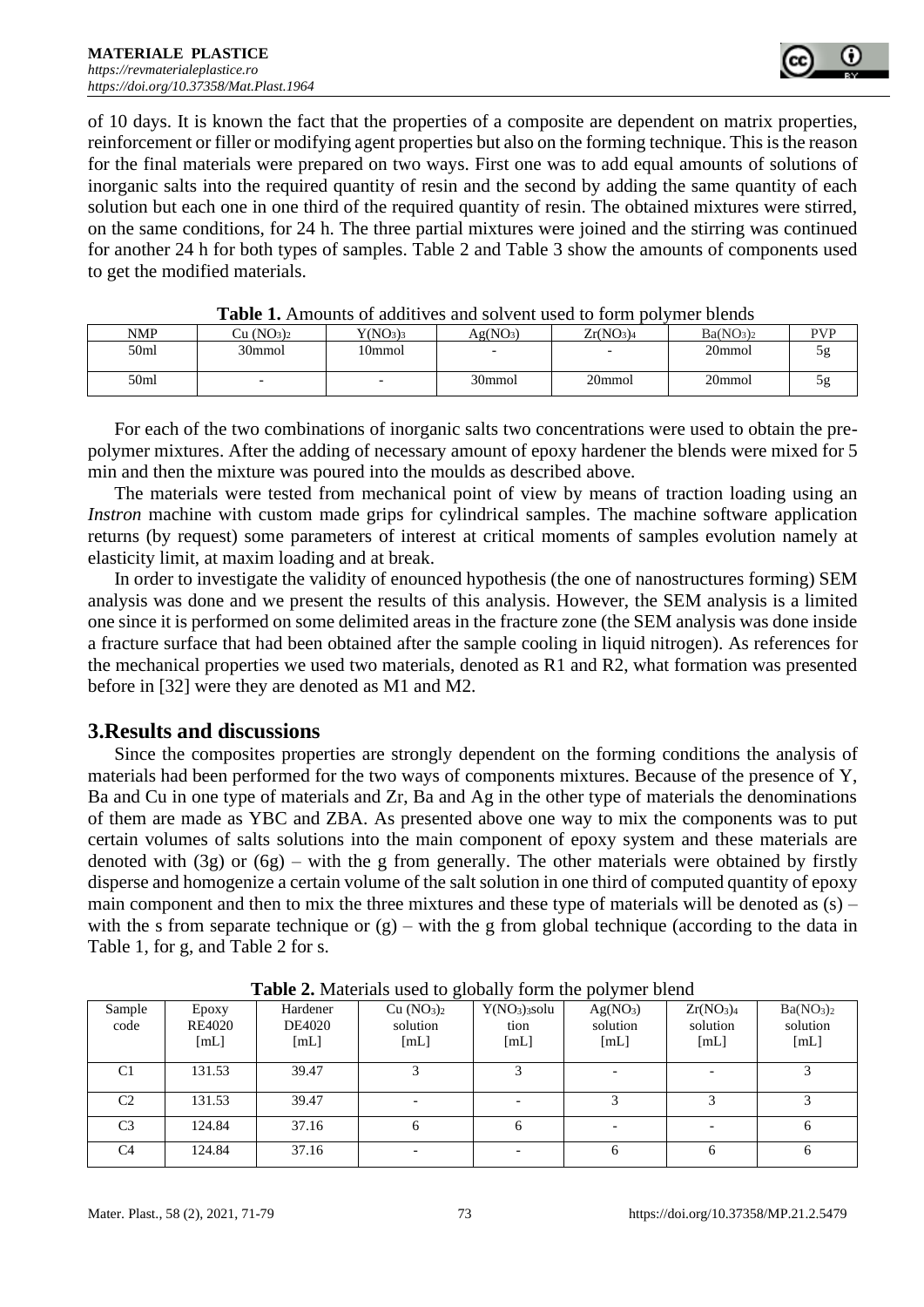| Sample<br>code | Epoxy<br><b>RE4020</b><br>[mL] | <b>Hardener</b><br><b>DE4020</b> [mL] | Cu (NO <sub>3</sub> ) <sub>2</sub><br>$+PVP$<br>[mL] | $Y(NO3)3+P$<br>VP<br>[mL] | Ag(NO <sub>3</sub> )<br>$+PVP$<br>[mL] | $Zr(NO3)4+P$<br>VP<br>[mL] | $Ba(NO3)2+PV$<br>$[{\bf mL}]$ |
|----------------|--------------------------------|---------------------------------------|------------------------------------------------------|---------------------------|----------------------------------------|----------------------------|-------------------------------|
|                | 43.86                          | 39.47                                 |                                                      |                           |                                        | $\overline{\phantom{0}}$   |                               |
| C2             | 43.86                          |                                       |                                                      |                           |                                        |                            |                               |
| C3             | 41.61                          | 41.61                                 |                                                      |                           |                                        |                            |                               |
| C4             | 41.61                          |                                       |                                                      |                           |                                        |                            |                               |

**Table 3.** Materials used to separately form the polymer blend

Mechanical tests have been done on three samples of each material and the results are showed in Figure 1, for globally formed materials and in Figure 2, for separately formed materials. It is easily to notice that the separate strategy leads to lowered responses of materials comparing with the responses of global strategy, at the same amount of inorganic solution in the polymer. Also one may notice that the C1 and C3 materials respond more favourable than the C2 and C4 materials inside the both strategies. If the first behaviour might be attributed to the higher concentration of NMP, in the case of the second observation the mentioned behaviour has to be associated with the presence of inorganic salts - of Yttrium and Copper (for C1 and C3) and Zirconium and Silver (for C2 and C4).



**Figure 1.** Stress/strain curves for globally formed materials

Also, analysing the named figures one may notice that in the case of C1 and C3 materials the samples behaviour is more compact meaning the curves are not dispersed denoting stable materials while the curves corresponding to various samples of C2 and C4 materials show a more divers behaviour. It is possible to connect this stability with the structure of materials (excepting the presence of PVP/NMP solution) if the hypothesis of eventual local chemical reactions is correct. In this case, the response of separately formed materials is lowered because they are less reliable to lead to chemical reactions do the fact that each salt component is surrounded by epoxy molecules prior the amalgamation of the partial solutions. In the case of globally formed materials, the partial solutions are amalgamated together prior their mixture with the epoxy resin and even there are some PVP molecules the probability of chemical interaction is higher.

It is well-known the fact that there are many complex oxides of  $Y_xBa_yCu_zO_t$  one of them having outstanding electrical properties and perhaps inside the C1 and C3 materials some of these complex oxides had been formed leading to the higher stability of materials wile, in the case of the other analysed salts, formation of complex oxides did not occurred.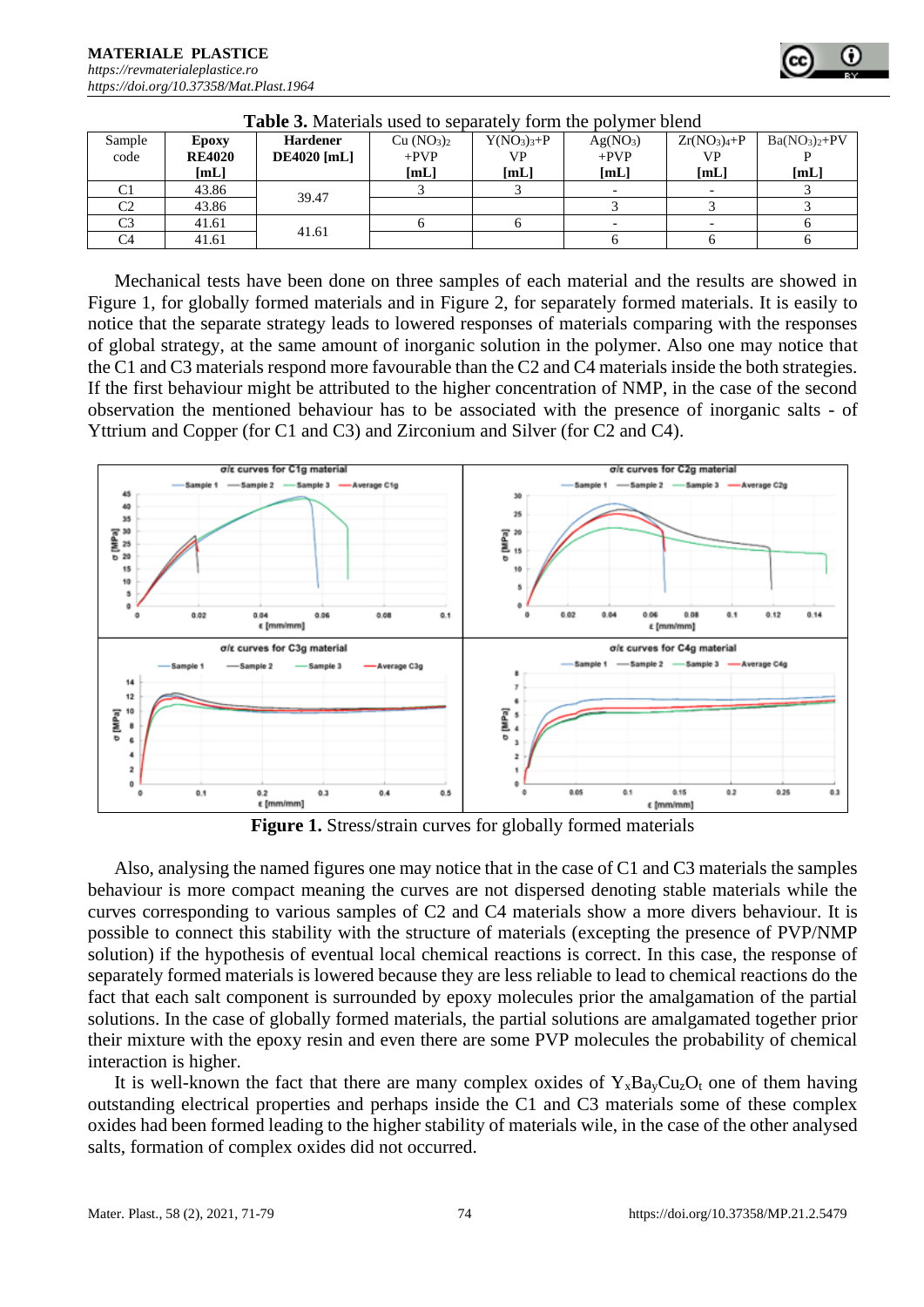*[https://revmaterialeplastice.ro](https://revmaterialeplastice.ro/) https://doi.org/10.37358/Mat.Plast.1964*

**MATERIALE PLASTICE** 



**Figure 2.** Stress/strain curves for separately formed materials

In Figure 3 an analysis between averaged responses of reference materials (R1 and R2) and formed materials averaged responses is presented. The R1 material is a material formed with 5%(vr) PVP/NMP solution such as C1 and C2 while R2 is formed with 10%(vr) PVP/NMP solution in the same epoxy resin. It is obvious that the R1 and R2 responses (highest values of stress) are superior to the ones of studied materials and that is due to the inorganic salts presence. In both cases, the responses of inorganic salts materials are lower than the ones of PVP/NMP modified materials and, also in both cases, the responses of materials with Yttrium, Barium and Copper salts are superior to the ones of Zirconium, Barium and, Silver salts.



**Figure 3.** Averaged stress/strain curves for studied materials

The elastic moduli of studied materials are presented in Figure 4, once again compared with the reference materials (R1 and R2). It is obvious that the values of the elastic modulus decrease with the concentration of modifying solution into the epoxy matrix and, also, that the values of elastic modulus are higher for globally formed materials than the ones of separately formed materials. However, the values of elastic modulus of inorganic salts modified materials are lower than the ones of reference materials.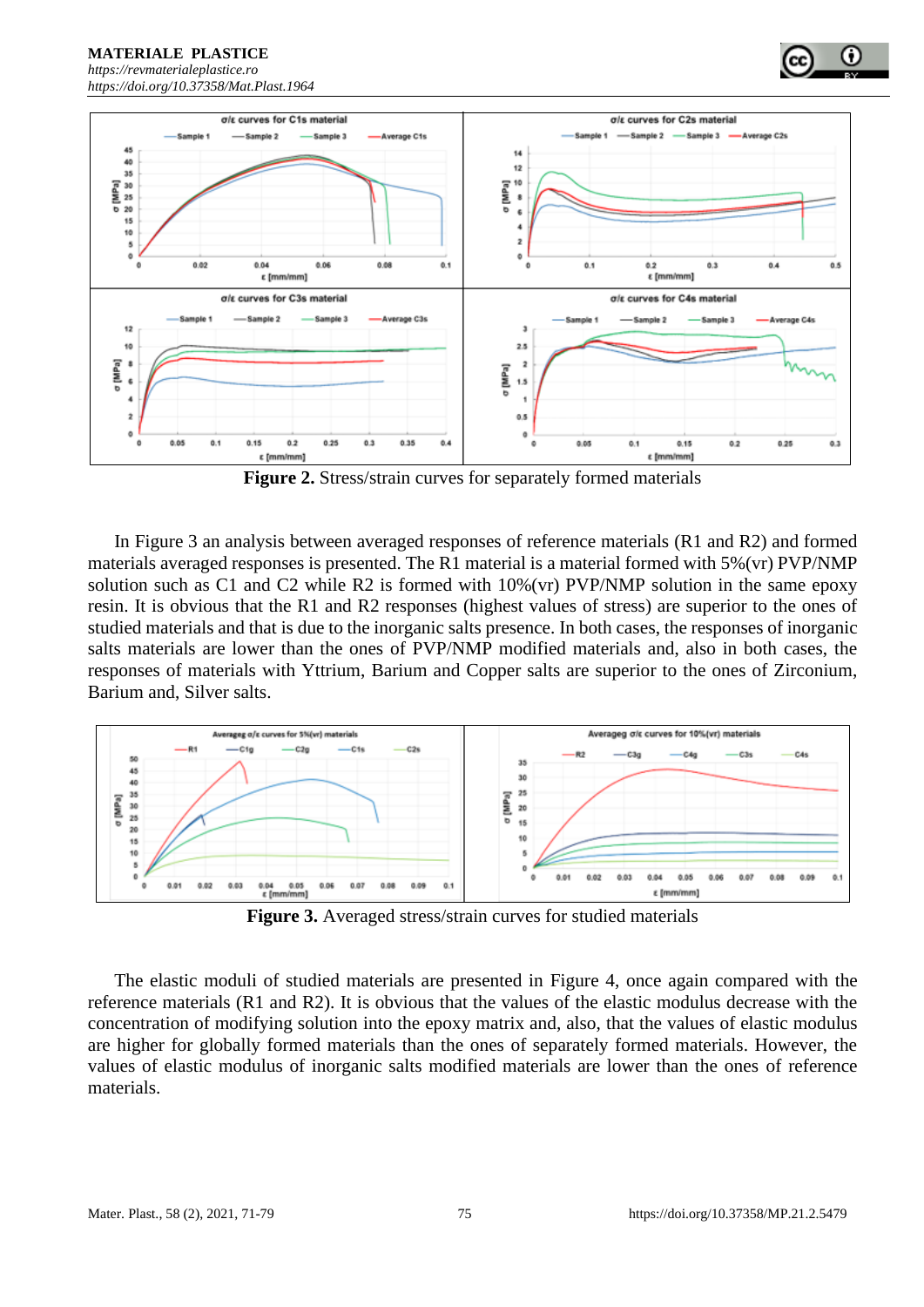**MATERIALE PLASTICE**  *[https://revmaterialeplastice.ro](https://revmaterialeplastice.ro/) https://doi.org/10.37358/Mat.Plast.1964*



**Figure 4.** Elastic modulus of studied materials

Due to its time consuming feature the SEM analysis was done for the highest concentration materials – when the chemical interaction is more probable. In Figure 5 the SEM micrographs of C3g and C4g are showed. Due to the above listed observations, also the decision was to not investigate by SEM means the C3s and C4s materials. For the C3g material some sharp edged structures are observable while in the case of C4g material some globular structures are observable. The EDX analysis showed in Figure 6. All the elements of interest are present (according to the presented spectra) but Carbon that had been avoided from analysis in order to short it. The two spectra show uniform distributions for the investigated elements but they are not offering information about the structure of obtained structured. Also local (punctual) EDX analysis was performed but the results are not very significant. In fact, the SEM analysis was done on just one section of one sample and therefore is not entirely relevant but, at the beginning, it showed the existence of some agglomerations.



**Figure 5.** SEM micrographs of C3g (left) and C4g (right) materials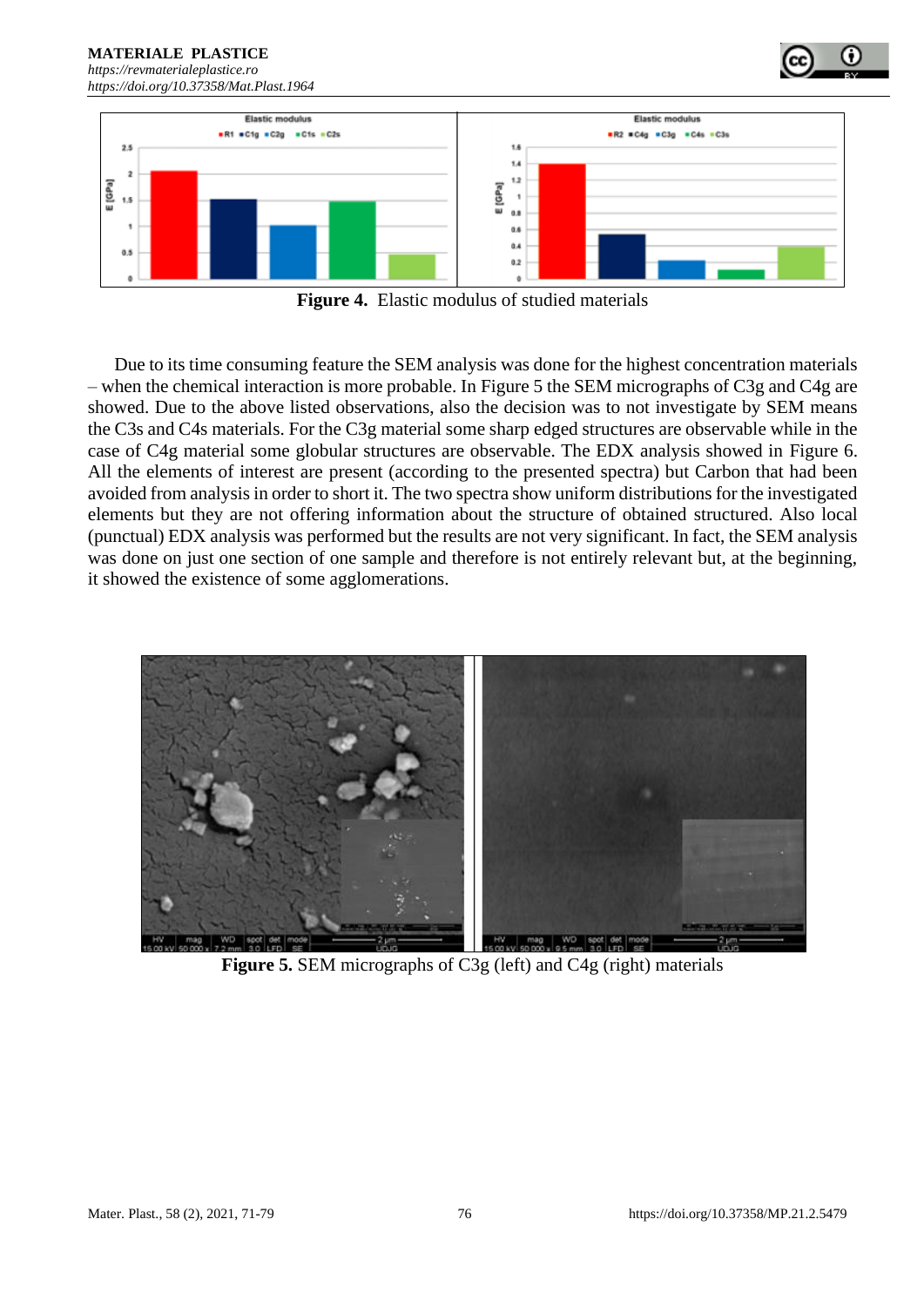

**Figure 6.** EDX analysis of C3g (left) and C4g (right) materials

## **4.Conclusions**

Inorganic salts modified epoxy materials have been formed to verity the hypothesis of spontaneous nanostructuration of polymer. Each of the inorganic salts was solved in 50mL of 1-methyl 2 pyrrolidinone (NMP) and in order to stabilize the solutions in each one 5g of polyvinylpyrrolidone have been added. For first type of materials Yttrium nitrate, Barium nitrate and Copper nitrate had been used while for the second type of materials Zirconium oxynitrate, Barium nitrate and Silver nitrate had been used.

The formation of materials followed two paths – one, named global, in which equal amounts of each salt were put together prior their amalgamation with epoxy resin and, the other one, named separate, when equal amount of each solution were mixed with one third of epoxy resin required amount.

Mechanical properties showed that the materials formed with Yttrium, Barium and, Copper are more stable (from the mechanical point of view) than the ones formed with Zirconium, Barium, and, Silver. The values of elastic modulus of inorganic salts modified epoxy are lower than the ones corresponding to PVP/NMP modified epoxy at the same amount of solution meaning that the presence of inorganic salts (or presence of aggregates) determines structural modifications (by blocking, for instance, the epoxy reticulation development during polymerization).

The SEM analysis, done on just one surface of a single sample of each material, revealed the existence of some structures (sharp edged for Yttrium materials and globular for Zirconium materials). This might be considered a proof regarding the nanostructuration of epoxy resin through some locally developed chemical reactions (especially in the case of Yttrium, Barium, Copper modified polymer). The SEM analysed surfaces were obtained by fracturing the samples so, there exists the possibility that the fracture have place exactly there because of the aggregates presence.

The EDX analyses, done on small areas of each material, revealed that all the elements were uniform distributed on these areas. A local EDX analysis could prove the validity of the initial hypothesis but it is very difficult because the results that have been obtained showed, for example, Yttrium concentrations of more than 50%.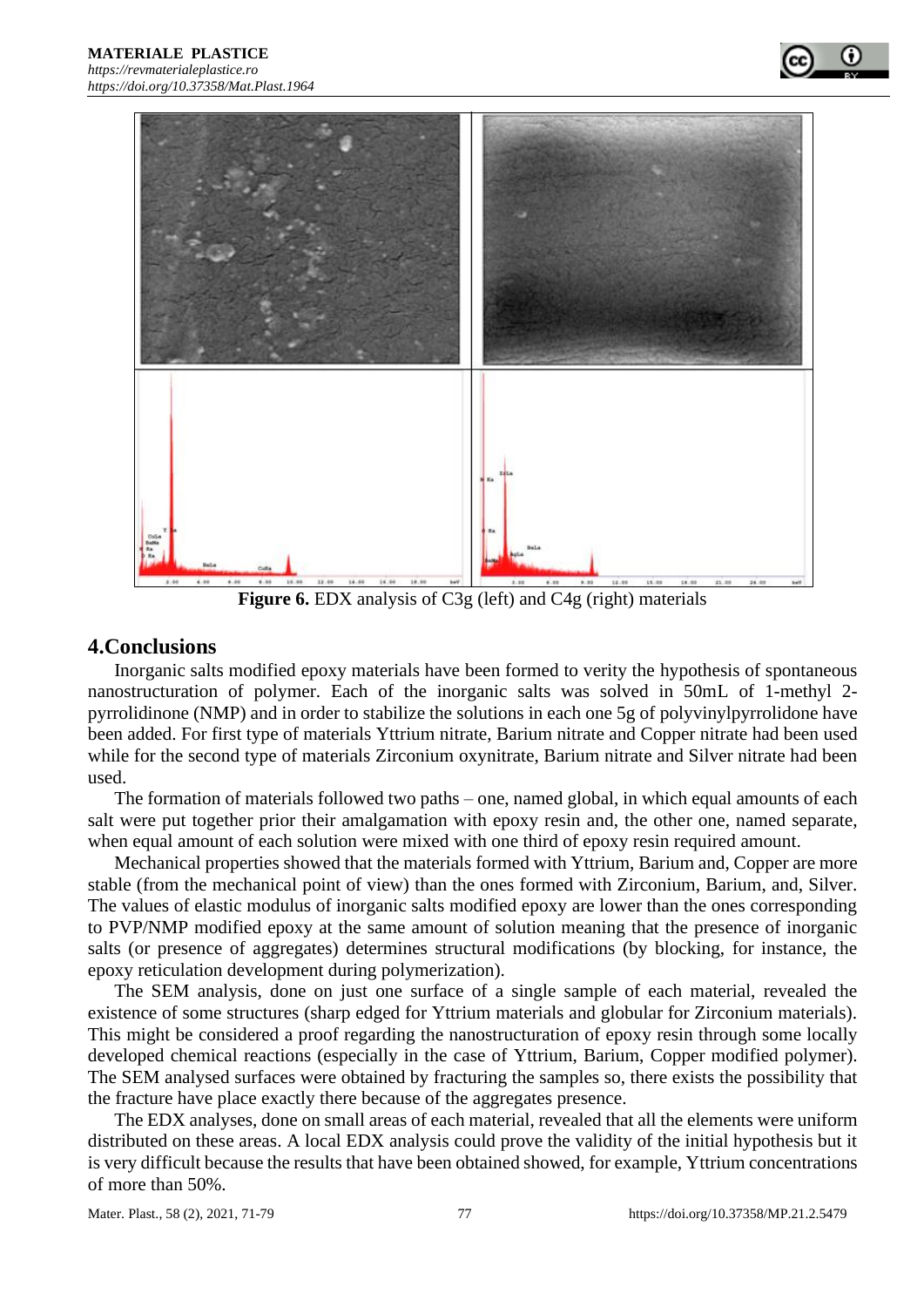

The study has to be continued trying to find ways to stimulate the local chemical reactions. Also it is important to make an extensive EDX analysis in order to investigate the chemical constitution of aggregates. Of course, the EDX analysis has to be associated with SEM analysis performed in many sections of samples.

**Acknowledgements**. The work of Adrian Cîrciumaru and Vasile Bria was supported by the Project "EXPERT", Contract no. 14PFE/17.10.2018.

## **References**

1.F.-L. JIN, X. LI, S.-J. PARK, *Synthesis and application of epoxy resins: A review*, Journal of Industrial and Engineering Chemistry, vol. 29, pp. 1–11, Sep. 2015.

2.M. KUBISZTAL, G. HANECZOK, A. CHROBAK, A. KUBIK, J. RASEK, *Study of epoxy resin curing process by applying internal friction technique*, Materials Science and Engineering: A, vol. 521– 522, pp. 283–286, Sep. 2009.

3.H. JIANG *et al.*, *Novel biobased epoxy resin thermosets derived from eugenol and vanillin*, Polymer Degradation and Stability, vol. 160, pp. 45–52, Feb. 2019.

4.J. K. FINK, *Epoxy Resins*, in Reactive Polymers Fundamentals and Applications, Elsevier, 2013, pp. 95–153.

5.G. GIBSON, *Epoxy Resins*, in Brydson's Plastics Materials, Elsevier, 2017, pp. 773–797.

6.D. LAOUCHEDI, B. BEZZAZI, C. ARIBI, *Elaboration and characterization of composite material based on epoxy resin and clay fillers*, Journal of Applied Research and Technology, vol. 15, no. 2, pp. 190–204, Apr. 2017.

7.B. ELLIS, Ed., *Chemistry and Technology of Epoxy Resins*. Dordrecht: Springer Netherlands, 1993. 8.V. D. RAMOS, H. M. DA COSTA, V. L. P. SOARES, R. S. V. NASCIMENTO, *Modification of epoxy resin: a comparison of different types of elastomer*, Polymer Testing, vol. 24, no. 3, pp. 387–394, May 2005. 9.C. A. MAY, Ed., *Epoxy resins: chemistry and technology*, 2nd ed., rev. And expanded. New York: M.

Dekker, 1988. 10.W. FERDOUS, A. MANALO, T. ARAVINTHAN, G. VAN ERP, *Properties of epoxy polymer* 

*concrete matrix: Effect of resin-to-filler ratio and determination of optimal mix for composite railway sleepers*, Construction and Building Materials, vol. 124, pp. 287–300, Oct. 2016.

11.J. C. J. BART, *Additives in polymers: industrial analysis and applications*. Chichester, West Sussex, England; Hoboken, NJ: John Wiley & Sons, 2005.

12.K. D. JANSSON, C. P. ZAWODNY, T. P. WAMPLER, *Determination of polymer additives using analytical pyrolysis*, Journal of Analytical and Applied Pyrolysis, vol. 79, no. 1–2, pp. 353–361, May 2007.

13.S. AL-MALAIKA, F. AXTELL, R. ROTHON, M. GILBERT, *Additives for Plastics*, in Brydson's Plastics Materials, Elsevier, 2017, pp. 127–168.

14.V. AMBROGI, C. CARFAGNA, P. CERRUTI, V. MARTURANO, *Additives in Polymers*, in Modification of Polymer Properties, Elsevier, 2017, pp. 87–108.

15.E. A. COLEMAN, *Plastics Additives*, in Applied Plastics Engineering Handbook, Elsevier, 2017, pp. 489–500.

16.J. C. J. BART, *Polymer additive analysis at the limits*, Polymer Degradation and Stability, vol. 82, no. 2, pp. 197–205, Jan. 2003.

17.J. G. DROBNY, *Additives*, in Handbook of Thermoplastic Elastomers, Elsevier, 2014, pp. 17–32.

18.J.-M. LEE, Y.-D. JUN, D.-W. KIM, Y.-H. LEE, S.-G. OH, *Effects of PVP on the formation of silver– polystyrene heterogeneous nanocomposite particles in novel preparation route involving polyol process: Molecular weight and concentration of PVP*, Materials Chemistry and Physics, vol. 114, no. 2–3, pp. 549–555, Apr. 2009.

19.V. K. THAKUR M. K. THAKUR, *Handbook of polymers for pharmaceutical technologies*. Hoboken, New Jersey; Salem, Massachusetts: John Wiley & Sons, Inc, 2015.